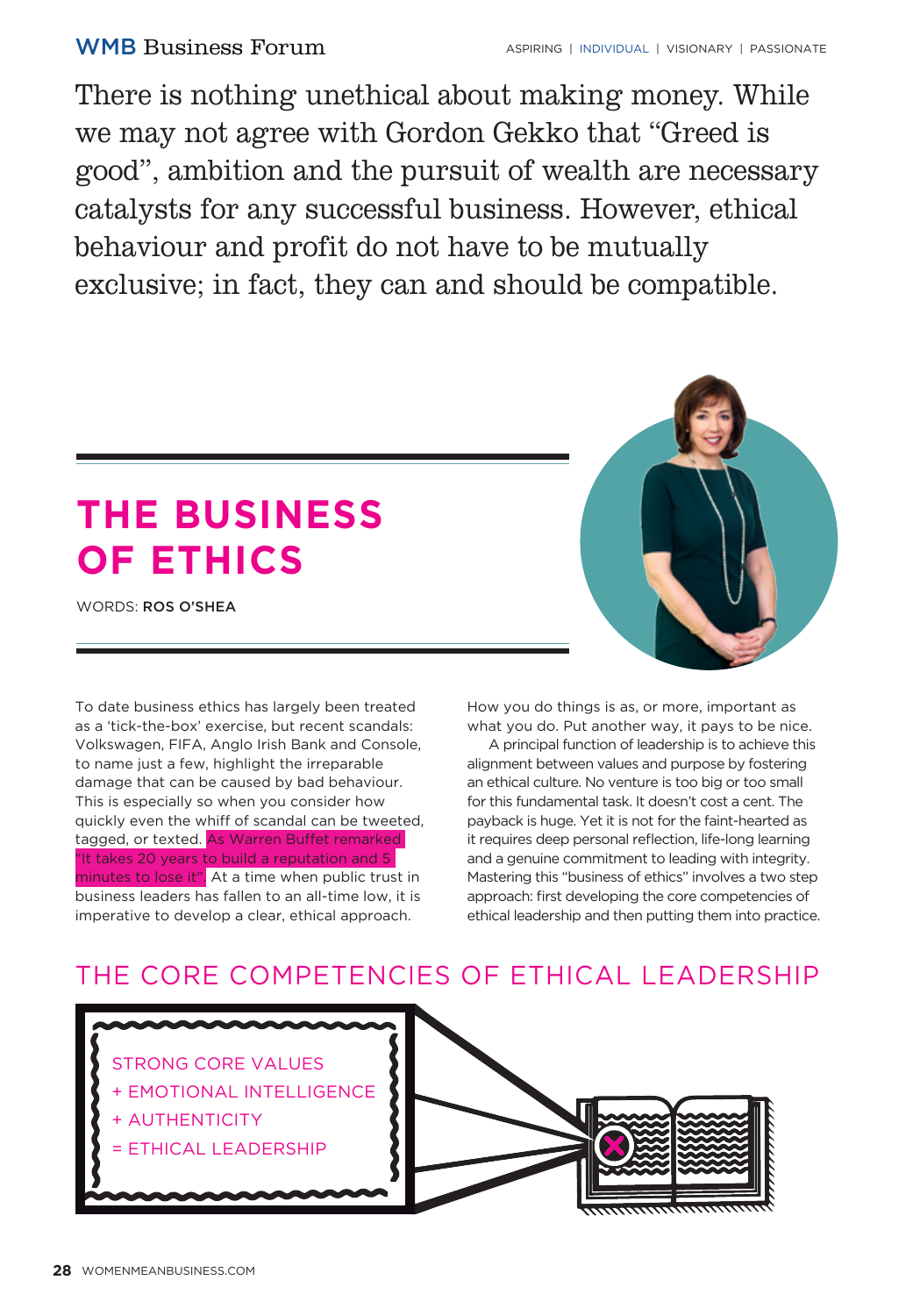

## STRONG CORE VALUE: **What drives me?**

Taking the time to think about core values is a critical exercise in self-awareness and the first step on the journey to ethical leadership. Core values are the beliefs that you hold dear, that guide your daily behaviours and form the backbone for your choices. Understanding these primary motivations is a prerequisite for being able to truly inspire and direct your team. By writing them down and being specific in terms of their definition and application you will translate lofty ideals into a more meaningful aspirational statement of personal conduct. This will enable you to similarly inspire high standards of behaviour in those around you.

## EMOTIONAL INTELLIGENCE: **How do I relate to others?**

Emotional intelligence or "EQ" has been defined as "an array of skills and characteristics that drive leadership performance". However it is also said to account for 67% of the abilities deemed necessary for superior performance in leaders, mattering twice as much as technical ability. Happily EQ can be acquired. It starts with understanding your values and emotional states, but goes further in practicing the management of those emotions. Once you are more aware of your thoughts and feelings and have acquired a degree of self-control, you can progress to developing empathy for

the feelings of your colleagues. The final step is adapting your behaviours accordingly. The end result is a dramatic improvement in relationships, interpersonal effectiveness and teamwork.

## AUTHENTICITY: **What Makes Me Unique?**

The natural follow on from self-awareness and a developed EQ is the quality of authenticity. The recognised behavioural hallmarks of truly authentic leaders include:

- $\rightarrow$  relying heavily on intuition to gauge when and how to act
- $\rightarrow$  selectively showing their weaknesses, exposing their humanity
- $\rightarrow$  caring deeply about their work and staff and managing employees with "tough empathy"
- capitalising on their uniqueness and revelling in diversity

In short it's about trusting your instincts, not being afraid to admit you don't have all the answers all the time, being pleasant with the person but tough on the task and being open to honest feedback and amenable to a diversity of views.

#### **All easy in theory, but what does this look like in practice?**

How do you translate these competencies into actions that will inspire your team to follow your lead and do the right thing?